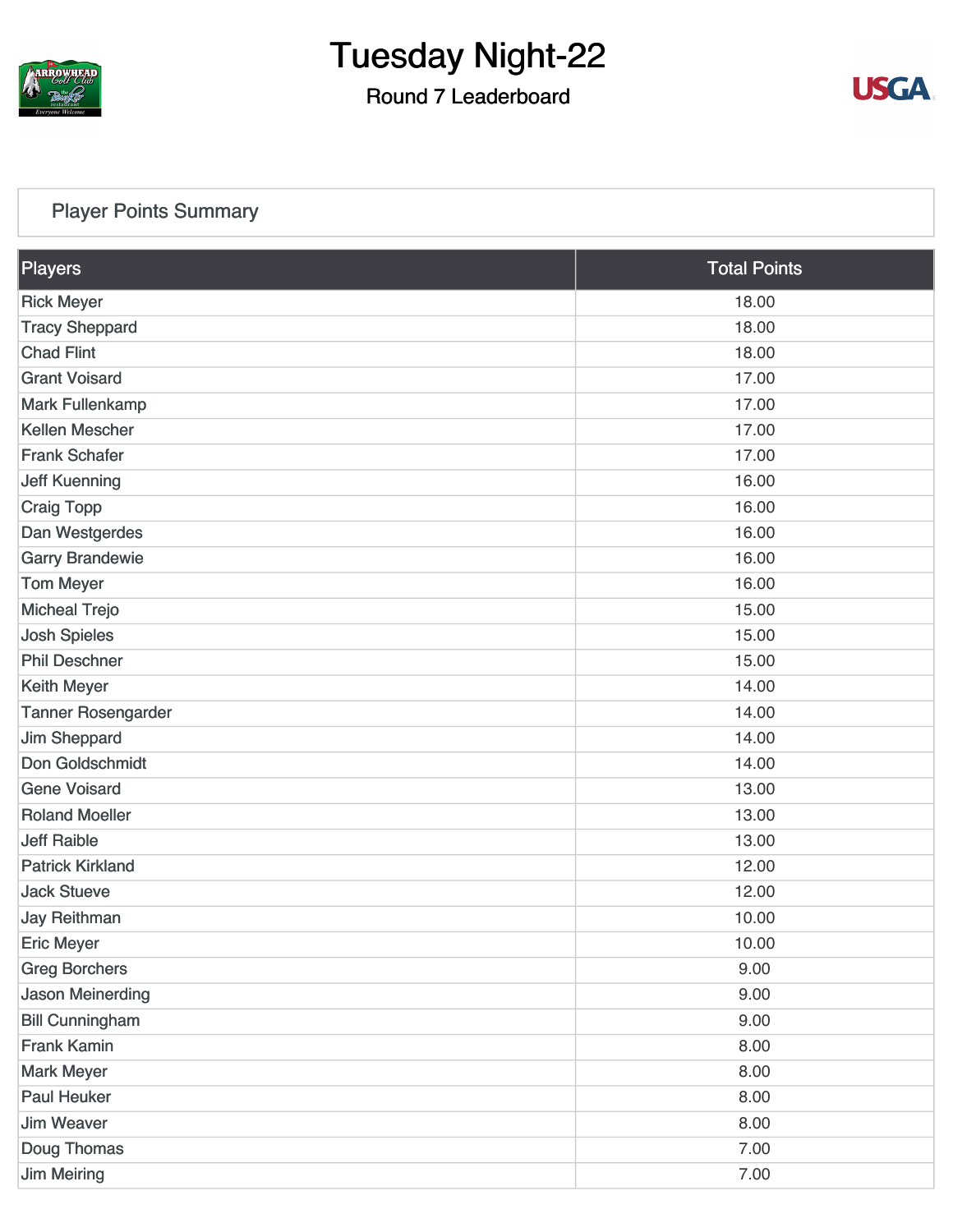

### Round 7 Leaderboard



| <b>Jim Stubbs</b>      | 7.00   |
|------------------------|--------|
| Don Bornhorst          | 6.00   |
| <b>Randy Elsass</b>    | 6.00   |
| <b>Jerry Newman</b>    | 6.00   |
| <b>Bill Meiring</b>    | 6.00   |
| <b>Steve McDermitt</b> | 6.00   |
| <b>Vince Clune</b>     | 5.00   |
| <b>Tony Bensman</b>    | 5.00   |
| Jim Koppin             | 5.00   |
| <b>Mike Flynn</b>      | 5.00   |
| <b>Roger Frilling</b>  | 4.00   |
| <b>Mark Swob</b>       | 4.00   |
| <b>Randy Schafer</b>   | 4.00   |
| <b>Total Points</b>    | 528.00 |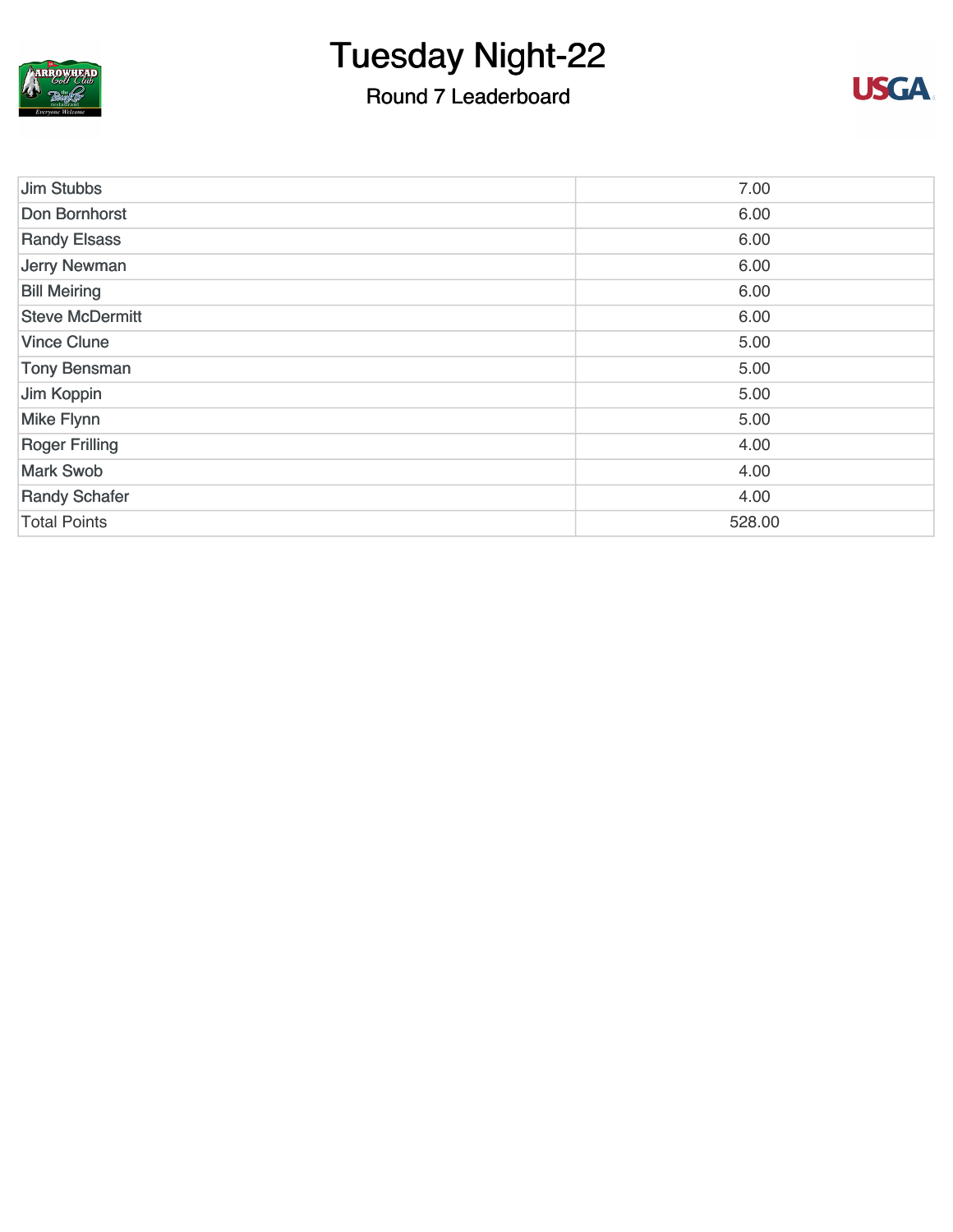

#### Round 7 Leaderboard



#### [Team Points Summary](https://static.golfgenius.com/v2tournaments/team_points?league_id=8105993687684621485&round_id=8105995548076549347)

| <b>Teams</b>                | <b>Total Points</b> |
|-----------------------------|---------------------|
| <b>Lincoln Electric</b>     | 62.00               |
| <b>Garmann Miller</b>       | 58.00               |
| <b>Primary Eyecare</b>      | 55.00               |
| <b>Edward Jones</b>         | 47.00               |
| <b>Globus Printing</b>      | 47.00               |
| <b>MAP Transportation</b>   | 45.00               |
| Keith T-T                   | 43.00               |
| <b>Dorsten Construction</b> | 41.00               |
| <b>Karls Place</b>          | 41.00               |
| <b>Master Maintenance</b>   | 33.00               |
| <b>Willy's Tavern</b>       | 30.00               |
| <b>Brucken Pub</b>          | 26.00               |
| <b>Total Points</b>         | 528.00              |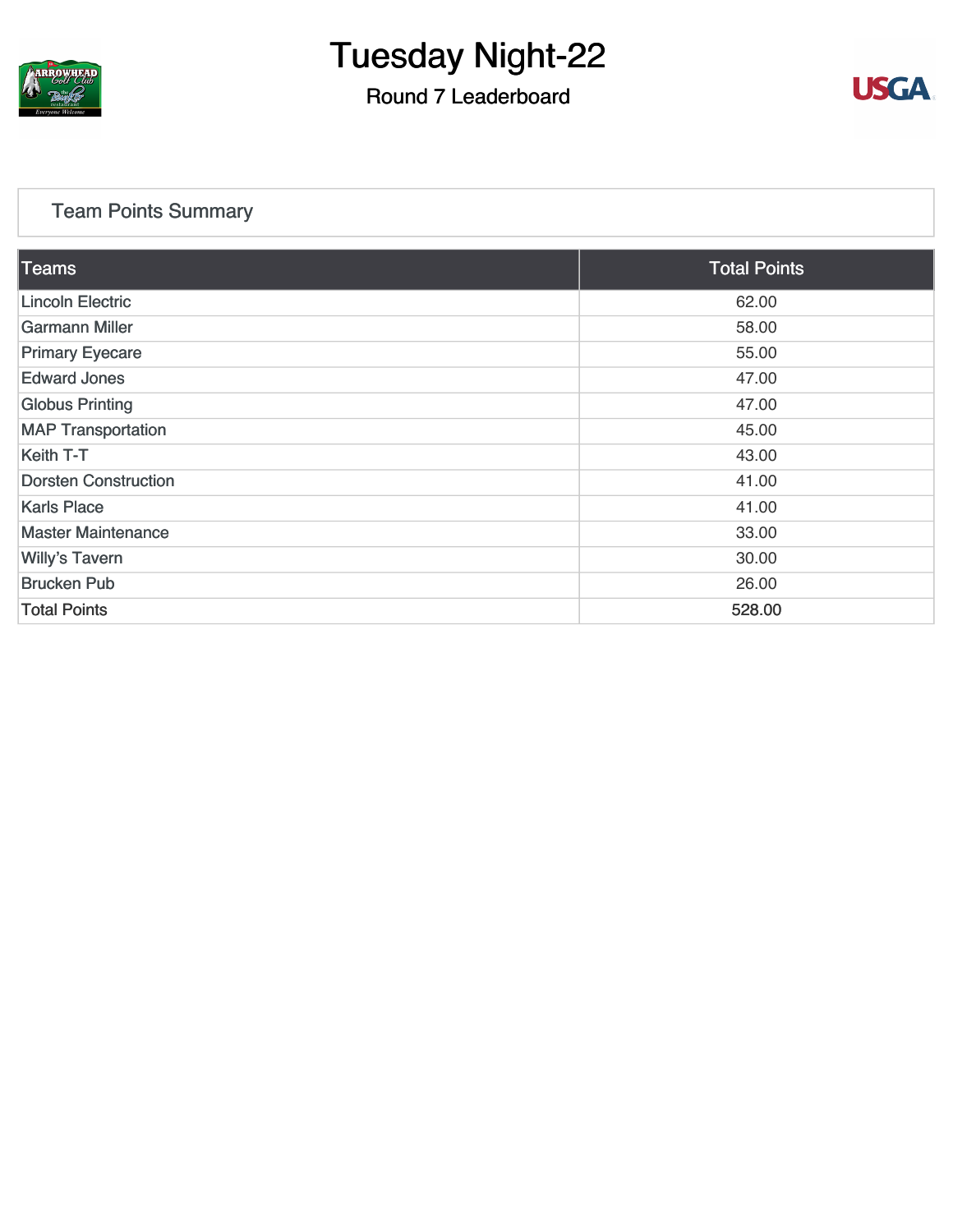

Round 7 Leaderboard



#### [Match Play](https://static.golfgenius.com/v2tournaments/8105996214266242254?called_from=&round_index=7)

| <b>Points</b> | Player                                        | Match       | Player                                       | <b>Points</b> |
|---------------|-----------------------------------------------|-------------|----------------------------------------------|---------------|
| 7.00          | <b>Globus Printing (Jim Meiring)</b>          | 2 up        | Karls Place (Phil Deschner)                  | 15.00         |
| 15.00         | <b>Globus Printing (Josh Spieles)</b>         | 3&82        | Karls Place (Doug Thomas)                    | 7.00          |
| 8.00          | <b>Globus Printing (Paul Heuker)</b>          | 1 up        | Karls Place (Tanner Rosengarder)             | 14.00         |
| 17.00         | <b>Globus Printing (Mark Fullenkamp)</b>      | 4 & 2       | Karls Place (Jim Koppin)                     | 5.00          |
| 15.00         | <b>Garmann Miller (Micheal Trejo)</b>         | 3&82        | Willy's Tavern (Jim Stubbs)                  | 7.00          |
| 16.00         | <b>Garmann Miller (Craig Topp)</b>            | 3 & 2       | <b>Willy's Tavern (Don Bornhorst)</b>        | 6.00          |
| 17.00         | Garmann Miller (Kellen Mescher)               | 4 & 3       | <b>Willy's Tavern (Vince Clune)</b>          | 5.00          |
| 10.00         | Garmann Miller (Jay Reithman)                 | 1 up        | Willy's Tavern (Jack Stueve)                 | 12.00         |
| 13.00         | <b>Dorsten Construction (Roland Moeller)</b>  | <b>Tied</b> | Edward Jones (Bill Cunningham)               | 9.00          |
| 6.00          | <b>Dorsten Construction (Steve McDermitt)</b> | 3 & 1       | <b>Edward Jones (Garry Brandewie)</b>        | 16.00         |
| 6.00          | <b>Dorsten Construction (Jerry Newman)</b>    | 2 & 1       | <b>Edward Jones (Dan Westgerdes)</b>         | 16.00         |
| 16.00         | <b>Dorsten Construction (Jeff Kuenning)</b>   | 3 & 2       | <b>Edward Jones (Randy Elsass)</b>           | 6.00          |
| 14.00         | Keith T-T (Keith Meyer)                       | 1 up        | <b>MAP Transportation (Jim Weaver)</b>       | 8.00          |
| 8.00          | Keith T-T (Mark Meyer)                        | 2 & 1       | <b>MAP Transportation (Jim Sheppard)</b>     | 14.00         |
| 9.00          | Keith T-T (Greg Borchers)                     | <b>Tied</b> | <b>MAP Transportation (Jeff Raible)</b>      | 13.00         |
| 12.00         | Keith T-T (Eric Meyer)                        | 1 up        | <b>MAP Transportation (Patrick Kirkland)</b> | 10.00         |
| 4.00          | <b>Primary Eyecare (Randy Schafer)</b>        | 3 & 2       | Master Maintenance (Tracy Sheppard)          | 18.00         |
| 17.00         | <b>Primary Eyecare (Frank Schafer)</b>        | 4 & 3       | Master Maintenance (Mike Flynn)              | 5.00          |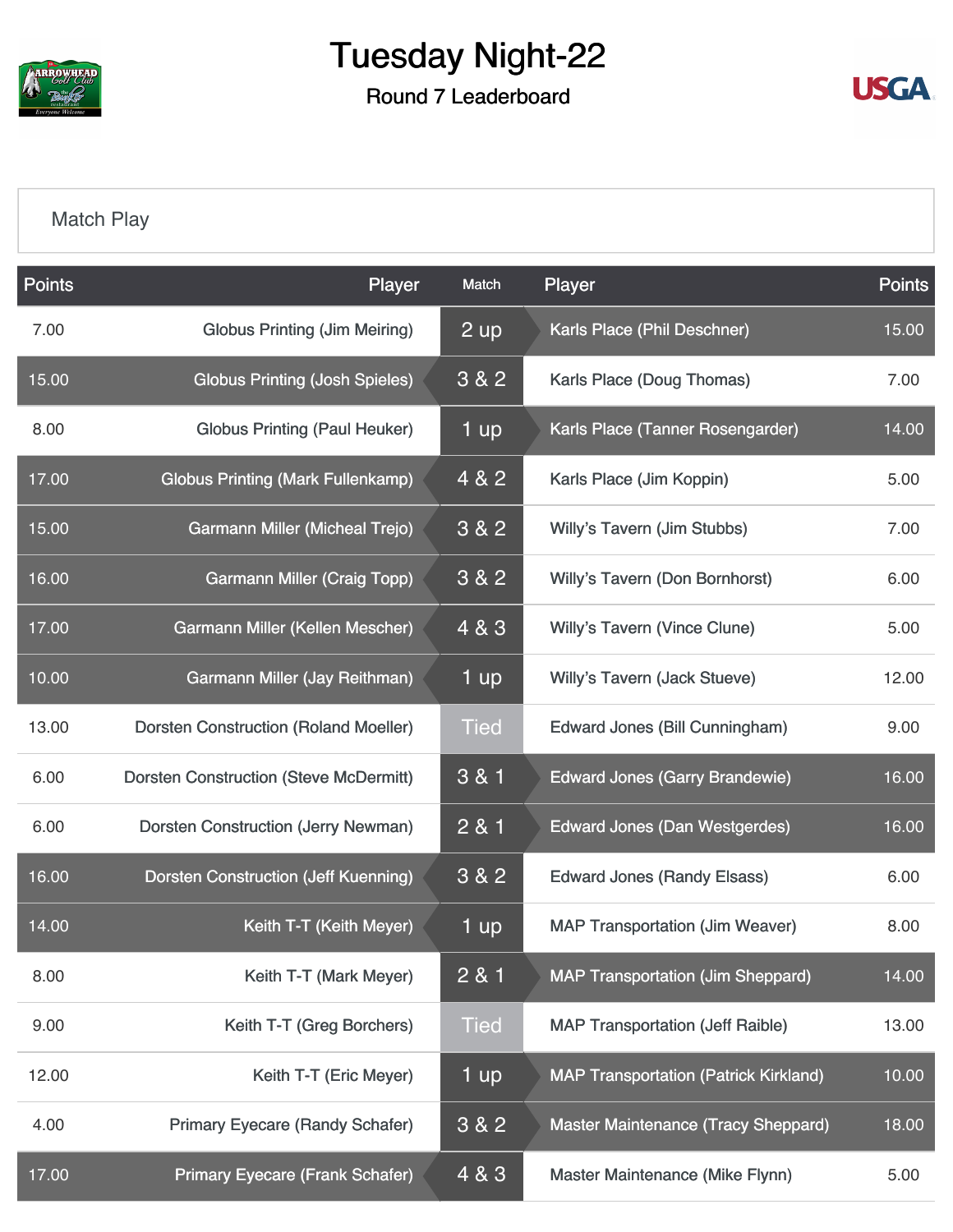

Round 7 Leaderboard



| 16.00                                 | <b>Primary Eyecare (Tom Meyer)</b>  | 2 & 1       | <b>Master Maintenance (Bill Meiring)</b>   |       |  |  |
|---------------------------------------|-------------------------------------|-------------|--------------------------------------------|-------|--|--|
| 18.00                                 | <b>Primary Eyecare (Rick Meyer)</b> | 3 & 2       | <b>Master Maintenance (Roger Frilling)</b> | 4.00  |  |  |
| 5.00                                  | Brucken Pub (Tony Bensman)          | 3 & 1       | <b>Lincoln Electric (Grant Voisard)</b>    | 17.00 |  |  |
| 4.00                                  | <b>Brucken Pub (Mark Swob)</b>      | 3 & 2       | Lincoln Electric (Chad Flint)              | 18.00 |  |  |
| 8.00                                  | <b>Brucken Pub (Frank Kamin)</b>    | 1 up        | Lincoln Electric (Don Goldschmidt)         | 14.00 |  |  |
| 9.00                                  | Brucken Pub (Jason Meinerding)      | <b>Tied</b> | <b>Lincoln Electric (Gene Voisard)</b>     |       |  |  |
| <b>Total Points Allocated: 528.00</b> |                                     |             |                                            |       |  |  |